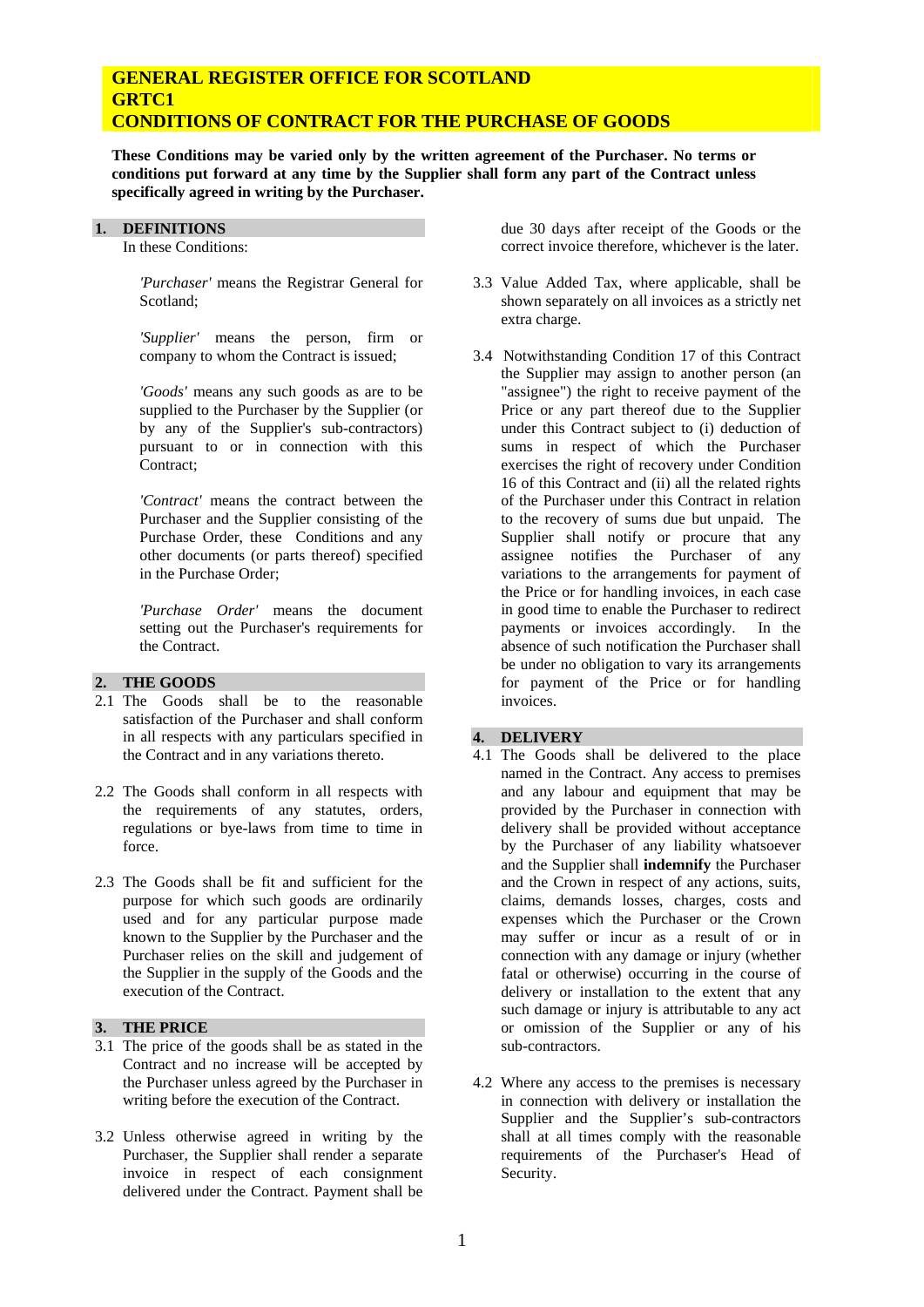4.3 The time of delivery shall be of the essence and failure to deliver within the time promised or specified shall enable the Purchaser (at the Purchaser's option) to release themselves from any obligation to accept and pay for the Goods and/or to cancel all or part of the Contract therefore, in either case without prejudice to the Purchaser's other rights and remedies.

#### **5. PROPERTY AND RISK**

 Property and risk in the Goods shall without prejudice to any of the rights or remedies of the Purchaser (including the Purchaser's rights and remedies under Condition 7 hereof) pass to the Purchaser at the time of delivery.

#### **6. DAMAGE IN TRANSIT**

 On dispatch of any consignment of the Goods the Supplier shall send to the Purchaser at the address for delivery of the Goods an advice note specifying the means of transport, the place and date of dispatch, the number of packages and their weight and volume. The Supplier shall free of charge and as quickly as possible either repair or replace (as the Purchaser shall elect) such of the Goods as may either be damaged in transit or having been placed in transit fail to be delivered to the Purchaser provided that:

(a) in the case of damage to such Goods in transit the Purchaser shall within 30 days of delivery give notice to the Supplier that the Goods have been damaged;

(b) in the case of non-delivery the Purchaser shall (provided that the Purchaser has been advised of the dispatch of the Goods) within ten days of the notified date of delivery give notice to the Supplier that the Goods have not been delivered.

#### **7. INSPECTION, REJECTION AND GUARANTEE**

- 7.1 The Supplier shall permit the Purchaser or the Purchaser's authorised representatives to make any inspections or tests they may reasonably require and the Supplier shall afford all reasonable facilities and assistance free of charge at the Supplier's premises. No failure to make complaint at the time of such inspection or tests and no approval given during or after such tests or inspections shall constitute a waiver by the Purchaser of any rights or remedies in respect of the Goods.
- 7.2 The Purchaser may by written notice to the Supplier reject any of the Goods which fail to meet the requirements specified in the contract. Such notice shall be given within a reasonable time after delivery to the Purchaser of Goods concerned. If the Purchaser shall reject any of the Goods pursuant to this Condition the Purchaser shall be entitled (without prejudice to

the Purchaser's other rights and remedies) either:

 (a) to have the Goods concerned as quickly as possible either repaired by the Supplier or (as the Purchaser shall elect) replaced by the Supplier with Goods which comply in all respects with the requirements specified herein; or

 (b) to obtain a refund from the Supplier in respect of the Goods concerned.

- 7.3 The guarantee period applicable to the Goods shall be 12 months from putting into service or 18 months from delivery, whichever shall be the shorter (subject to any alternative guarantee arrangements agreed in writing between the Purchaser and the Supplier). If the Purchaser shall within such guarantee period or within 30 days thereafter give notice in writing to the Supplier of any defect in any of the Goods as may have arisen during such guarantee period under proper and normal use the Supplier shall (without prejudice to any other rights and remedies which the Purchaser may have) as quickly as possible remedy such defects (whether by repair or replacement as the Purchaser shall elect) without cost to the Purchaser.
- 7.4 Any Goods rejected or returned by the Purchaser as described in paragraphs 7.2 or 7.3 shall be returned to the Supplier at the Supplier's risk and expense.

# **8. LABELLING AND PACKAGING**

- 8.1 The Goods shall be packed and marked in a proper manner and in accordance with the Purchaser's instructions and any statutory requirements and any requirements of the carriers. In particular the Goods shall be marked with the Purchase Order Number, the net, gross and tare weights, the name of the contents shall be clearly marked on each container and all containers of hazardous goods (and all documents relating thereto) shall bear prominent and adequate warnings. The Supplier shall **indemnify** the Purchaser and the Crown against all actions, suits, claims. demands, losses, charges, costs and expenses which the Purchaser or the Crown may suffer or incur as a result of or in connection with any breach of this Condition.
- 8.2 All packaging materials will be considered nonreturnable and will be destroyed unless the Supplier's advice note states that such materials will be charged for unless returned. The Purchaser accepts no liability in respect of the non-arrival at the Supplier's premises of empty packages returned by the Purchaser unless the Supplier shall within 10 days of receiving notice from the Purchaser that the packages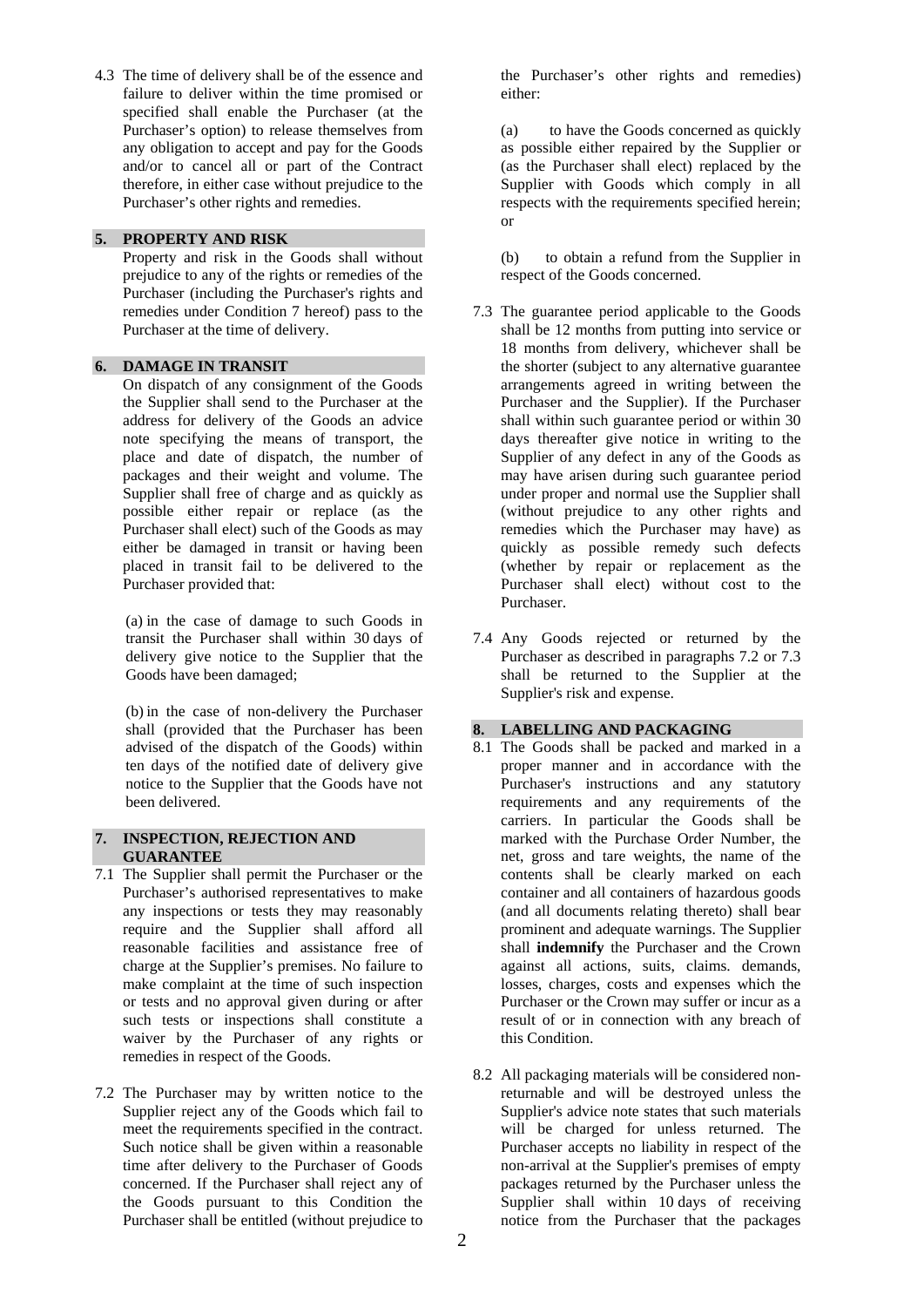have been dispatched notify the Purchaser of such non-arrival.

8.3 The Supplier represents and warrants that the maximum use has been made of recycled materials in the manufacture of crates, pallets, boxes, cartons, cushioning and other forms of packing, where these fulfil other packing specifications.

#### **9. CORRUPT GIFTS OR PAYMENTS**

 The Supplier shall not offer or give, or agree to give, to any employee or representative of the Purchaser any gift or consideration of any kind as an inducement or reward for doing or refraining from doing or for having done or refrained from doing, any act in relation to the obtaining or execution of this or any other contract with the Purchaser or for showing or refraining from showing favour or disfavour to any person in relation to this or any such Contract. The attention of the Supplier is drawn to the criminal offences created by the Prevention of Corruption Acts 1889 to 1916.

#### **10. PATENTS, INFORMATION AND COPYRIGHT**

- 10.1 It shall be a condition of the Contract, except to the extent that the Goods incorporate designs furnished by the Purchaser, that nothing done by the Supplier in the provision of the Goods shall infringe any patent, trade mark, registered design, copyright or other right in the nature of intellectual property of any third party and the Supplier shall **indemnify** the Purchaser and the Crown against all actions, claims, demands, costs and expenses which the Purchaser or the Crown may suffer or incur as a result of or in connection with any breach of this Condition.
- 10.2 All rights (including ownership and copyright) in any reports, documents, specifications, instructions, plans, drawings, patents, models or designs whether in writing or on magnetic or other media:

 (a) furnished to or made available to the Supplier by the Purchaser shall remain vested in the Crown absolutely.

 (b) prepared by or for the Supplier for use, or intended use, in relation to the performance of this Contract are hereby assigned to and shall vest in the Crown absolutely, and (without prejudice to Condition 14.2) the Supplier shall not and shall procure that the Supplier's servants and agents shall not (except to the extent necessary for the implementation of this Contract) without the prior written consent of the Purchaser use or disclose any such reports, documents, specifications, instructions, plans, drawings, patents, models, designs or other material as aforesaid or any other information (whether or not relevant to this Contract) which

the Supplier may obtain pursuant to or by reason of this Contract, except information which is in the public domain otherwise than by reason of a breach of this provision, and in particular (but without prejudice to the generality of the foregoing) the Supplier shall not refer to the Purchaser or the contract in any advertisement without the Purchaser's prior written consent.

10.3 The provisions of this Condition 10 shall apply during the continuance of this Contract and after its termination howsoever arising.

#### **11. HEALTH AND SAFETY**

 The Supplier represents and warrants to the Purchaser that the Supplier is satisfied that all necessary tests and examinations have been made or will be made prior to delivery of the Goods to ensure that the Goods are designed and constructed so as to be safe and without risk to the health or safety of persons using the same, and that the Supplier has made available to the Purchaser adequate information about the use for which the Goods have been designed and have been tested and about any conditions necessary to ensure that when put to use the goods will be safe and without risk to health. The Supplier shall indemnify the Purchaser and the Crown against all actions, suits, claims, demands, losses, charges, costs and expenses which the Purchaser or the Crown may suffer or incur as a result of or in connection with any breach of this Condition.

#### **12. INDEMNITY AND INSURANCE**

- 12.1 Without prejudice to any rights or remedies of the Purchaser (including the Purchaser's rights and remedies under Condition 7 hereof) the Supplier shall indemnify the Purchaser and the Crown against all actions, suits, claims, demands, losses, charges, costs and expenses which the Purchaser or the Crown may suffer or incur as a result of or in connection with any damage to property or in respect of any injury (whether fatal or otherwise) to any person which may result directly or indirectly from any defect in the Goods or the negligent or wrongful act or omission of the Supplier.
- 12.2 The Supplier shall effect with a reputable insurance company a policy or policies of insurance covering all the matters which are the subject of indemnities under these Conditions and shall at the request of the Purchaser produce the relevant policy or policies together with receipts or other evidence of payment of premiums, including the latest premium due thereunder.

#### **13. DISCRIMINATION**

The Supplier shall not unlawfully discriminate either directly or indirectly on such grounds as race, colour, ethnic or national origin, disability,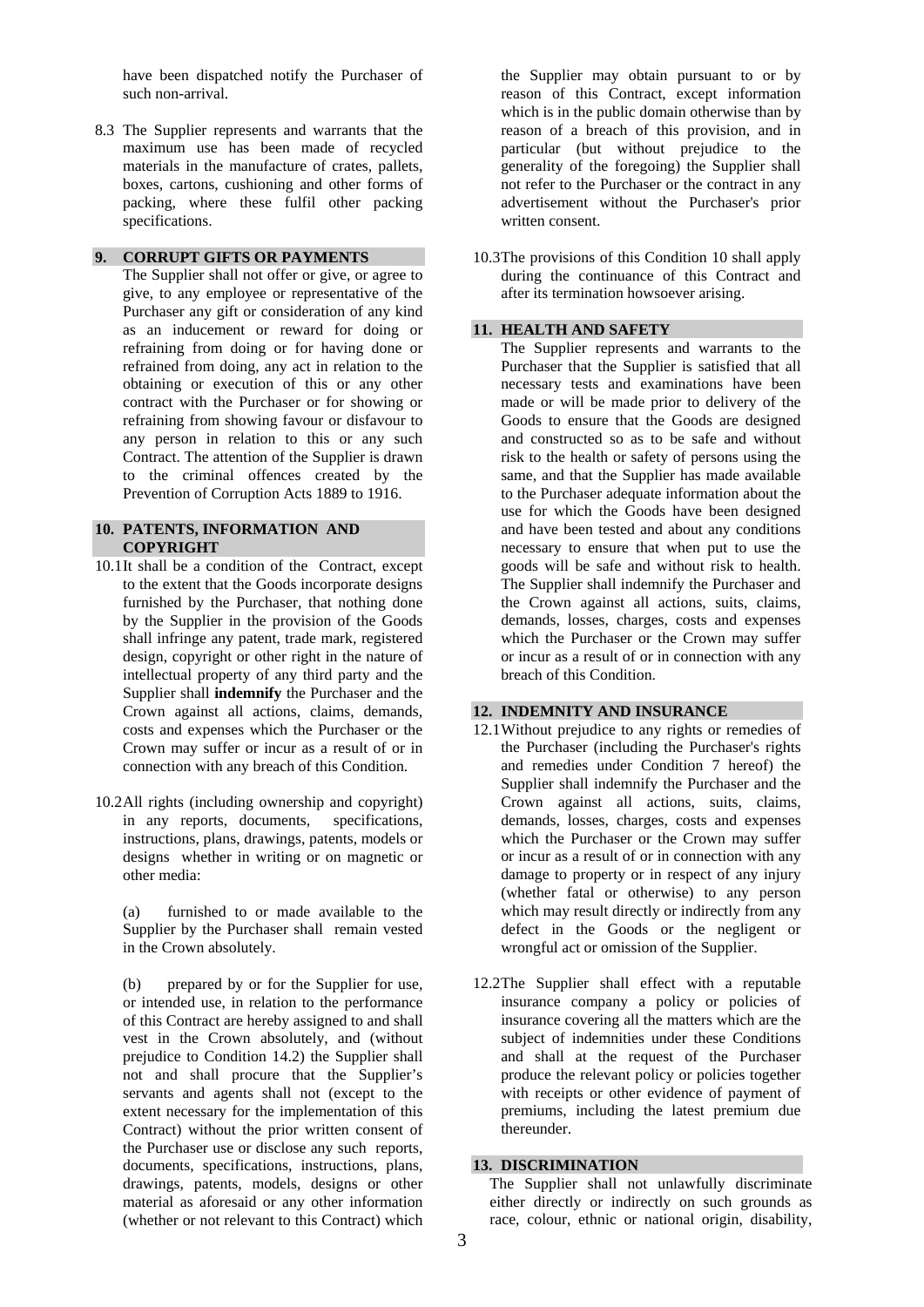sex or sexual orientation, religion or belief, or age and without prejudice to the generality of the foregoing the Supplier shall not unlawfully discriminate within the meaning and scope of the Sex Discrimination Act 1975, the Race Relations Act 1976, the Equal Pay Act 1970, the Disability Discrimination Act 1995, the Employment Equality (Sexual Orientation) Regulations 2003, the Employment Equality (Religion or Belief) Regulations 2003, the Employment Equality (Age) Regulations 2006, the Equality Act 2006, the Equality Act (Sexual Orientation) Regulations 2007, the Human Rights Act 1998 or other relevant or equivalent legislation, or any statutory modification or re-enactment thereof. The Supplier shall take all reasonable steps to secure the observance of this clause by all employees and representatives of the Supplier.

#### **14. OFFICIAL SECRETS ACTS, CONFIDENTIALITY, AND ACCESS TO GOVERNMENT INFORMATION**

- 14.1 The Supplier undertakes to abide and procure that the Supplier's employees abide by the provisions of the Official Secrets Acts 1911- 1989.
- 14.2 The Supplier shall keep secret and not disclose and shall procure that the Supplier's employees keep secret and do not disclose any information of a confidential nature obtained by the Supplier by reason of the Contract except information which is in the public domain otherwise than by reason of a breach of this provision.
- 14.3 All information related to the Contract with the Supplier will be treated as commercial in confidence by the Purchaser except that:

 (a) The Supplier may disclose any information as required by law or judicial order to be disclosed.

(b) The Purchaser may disclose any information as required by law or judicial order to be disclosed, further the Purchaser may disclose all information obtained by the Purchaser by virtue of the Contract to the Scottish or United Kingdom Parliament or any other department, office or agency of Her Majesty's Government in Scotland or the United Kingdom, and their servants or agents, when disclosing such information to either the Scottish Parliament or the United Kingdom Parliament it is recognised and agreed by both parties that the Purchaser shall, if the Purchaser sees fit, disclose such information but is unable to impose any restrictions upon the information that the Purchaser provides to Members of the Scottish Parliament, (MSP's) or Members of the United Kingdom Parliament (MP's) such disclosure shall not be treated as a breach of this agreement.

14.4 The provisions of this Condition 14 shall apply during the continuance of the Contract and after its termination howsoever arising.

## **15. TERMINATION ON SUPPLIER'S INSOLVENCY**

 Without prejudice to any other rights or remedies of the Purchaser under the Contract the Purchaser shall have the right forthwith to terminate the Contract by written notice to the Supplier or the appropriate trustee in bankruptcy or sequestration, receiver, liquidator or administrator:

 (a) where the Supplier is an individual and if a petition is presented for the Supplier's bankruptcy or the sequestration of his estate or a criminal bankruptcy order is made against the Supplier, or the Supplier is apparently insolvent, or makes any composition or arrangement with or for the benefit of creditors, or makes any conveyance or assignment for the benefit of creditors, or if an administrator or trustee is appointed to manage the Supplier's affairs; or

 (b) where the Supplier is not an individual but is a firm or a number of persons acting together in any capacity, if any event in (a) or (c) of this Condition occurs in respect of the firm or any partner in the firm or any of those persons or a petition is presented for the Supplier to be wound up as an unregistered company; or

 (c) where the Supplier is a company, if the company passes a resolution for winding-up or dissolution (otherwise than for the purposes of and followed by an amalgamation or reconstruction) or the court makes an administration order or a winding-up order, or the company makes a composition or arrangement with its creditors, or an administrator, administrative receiver, receiver or manager is appointed by a creditor or by the court, or possession is taken of any of its property under the terms of a floating charge.

## **16. RECOVERY OF SUMS DUE**

 Wherever under the Contract any sum of money is recoverable from or payable by the Supplier, that sum may be deducted from any sum then due, or which at any later time may become due, to the Supplier under the Contract or under any other agreement or contract with the Purchaser or with any department, agency or authority of the Crown.

#### **17. ASSIGNATION AND SUB-CONTRACTING**

17.1 The Supplier shall not without the written consent of the Purchaser assign the benefit or burden of the Contract or any part thereof.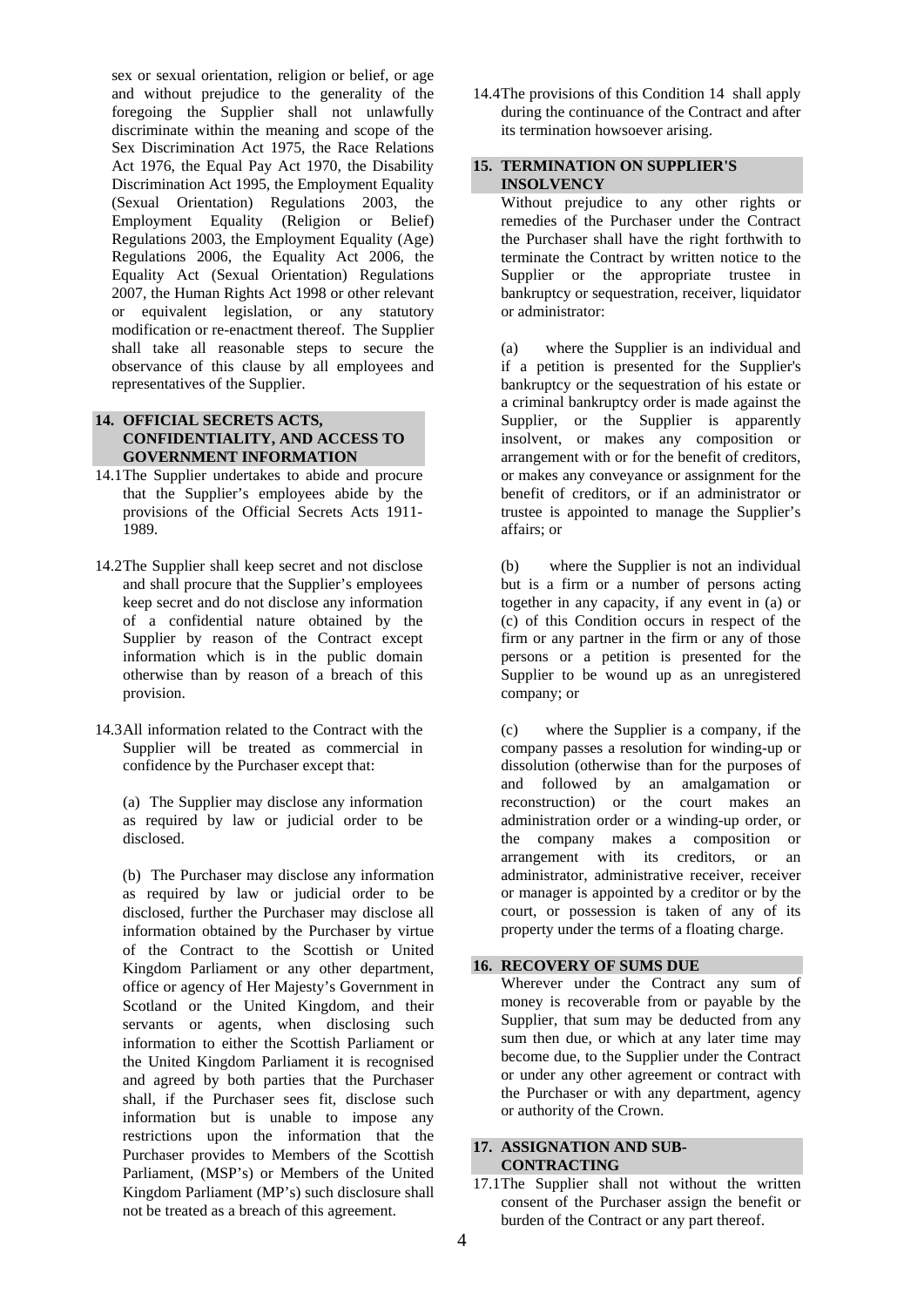- 17.2 No sub-contracting by the Supplier shall in any way relieve the Supplier of any of the Supplier's responsibilities under the Contract.
- 17.3Where the Supplier enters into a sub-contract for the purpose of performing the Contract, the Supplier shall cause a term to be included in such sub-contract:
	- 17.3.1 which requires payment to be made to the sub-contractor within a specified period not exceeding 30 days from receipt of a valid invoice as defined by the sub-contract requirements and provides that, for the purpose of payment alone, where the Purchaser has made payment to the Supplier and the invoice includes Goods in relation to which payment has been made by the Purchaser then, to the extent that it relates to such Goods, the invoice shall be treated as valid and payment shall be made to the sub-contractor without deduction.
	- 17.3.2 which notifies the sub-contractor that the contract forms part of a larger contract for the benefit of the Scottish Government and that should the subcontractor have any difficulty in securing the timely payment of an invoice that matter may be referred by the sub-contractor to the General Register Office for Scotland, Ladywell House, Ladywell Road, Edinburgh EH12 7TF.
	- 17.3.3 in the same terms as that set out in this clause 17.3 (including for the avoidance of doubt this clause 17.3.3) subject only to modification to refer to the correct designation of the equivalent party as the Supplier and sub-contractor as the case may be.

## **18. NOTICES**

 Any notice given under or pursuant to the Contract may be sent by hand or by post or by registered post or by the recorded delivery service or transmitted by telex, telemessage, facsimile transmission or other means of telecommunication resulting in the receipt of a written communication in permanent form and if so sent or transmitted to the address of the party shown on the Purchase Order, or to such other address as the party may by notice to the other have substituted therefore, shall be deemed effectively given on the day when in the ordinary course of the means of transmission it would first be received by the addressee in normal business hours.

#### **19. ARBITRATION**

 All disputes, differences or questions between the parties to the Contract with respect to any matter or thing arising out of or relating to the Contract, shall be referred to a sole arbitrator mutually chosen by the parties or, failing agreement (within 28 days of either party requesting the other to do so), nominated by the President of the Law Society of Scotland for the time being on the application of either party. The arbitration shall be seated in Scotland and the Arbitration (Scotland) Act 2010 shall apply.

#### **20. HEADINGS**

 The headings to Conditions shall not affect their interpretation.

#### **21. GOVERNING LAW**

 These Conditions shall be governed by and construed in accordance with Scottish law and the Supplier hereby irrevocably submits to the jurisdiction of the Scottish courts. The submission to such jurisdiction shall not (and shall not be construed so as to) limit the right of the Purchaser to take proceedings against the Supplier in any other court of competent jurisdiction, nor shall the taking of proceedings in any one or more jurisdictions preclude the taking of proceedings in any other jurisdiction, whether concurrently or not